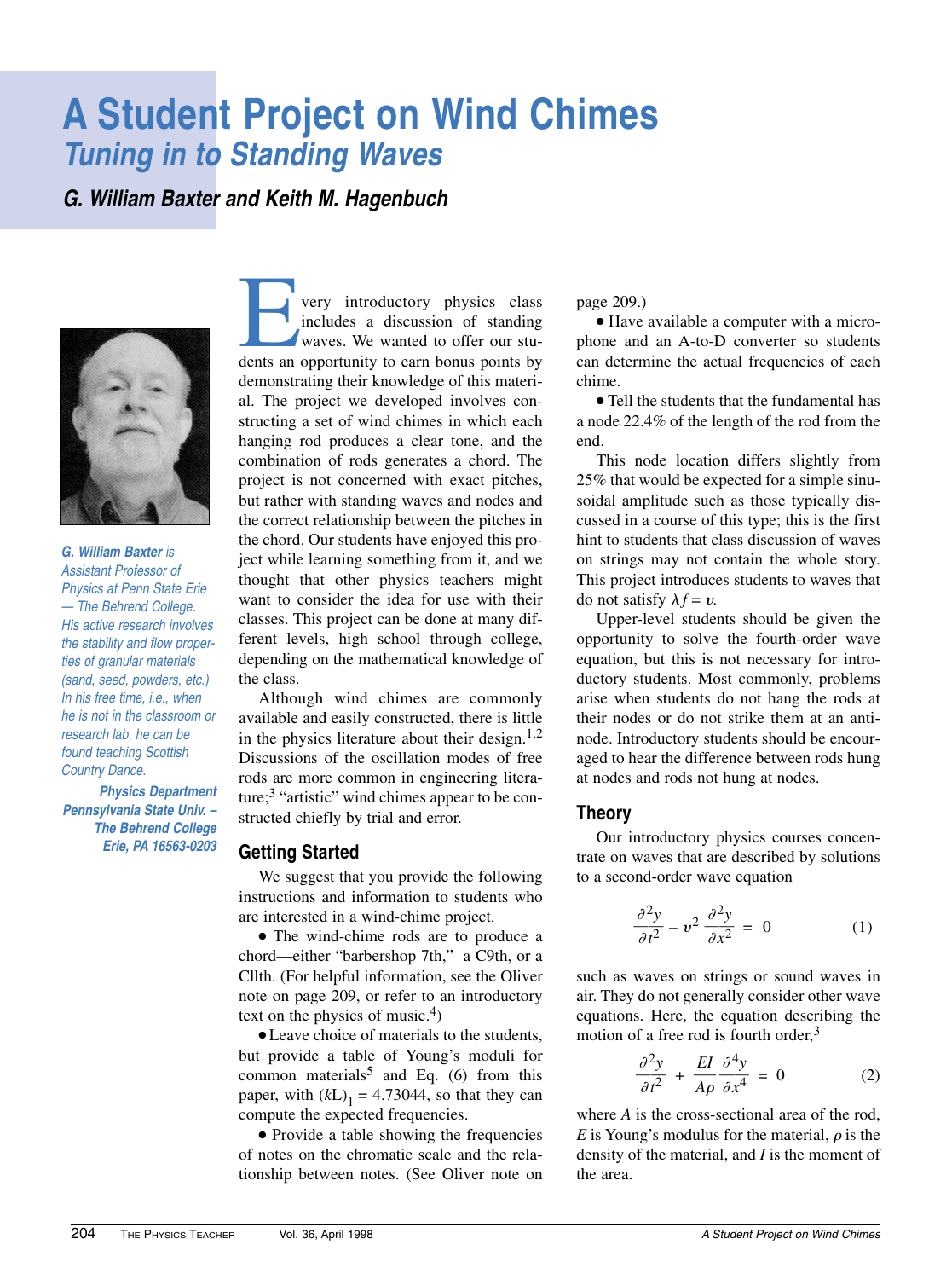The solution of Eq. (2), which is given in the Appendix, has the form  $y(x, t) = X(x)$  $e^{\pm i\omega t}$ . The amplitude of standing waves on the rod  $X(x)$  has the form

$$
X(x) = A \left\{ \cos (kx) + \cosh (kx) + \frac{\cosh (kL) - \cos (kL)}{\sin (kL) - \sinh (kL)} \right\}
$$
  

$$
\left[ \sin (kx) + \sinh (kx) \right] \right\}
$$
 (3)

where only the *k*'s satisfying

 $\cos (kL) \cosh (kL) = 1$  (4) are allowed. Solutions are the crossing points in Fig. 1. Here we have actually plotted [cos  $(kL) \cosh (kL) - 1$ ] /cosh  $(kL)$ . The numerator determines the zero crossing points. (The denominator has been added to keep the plotted quantity from getting too large.)



**Fig. 1. Zeroes are the solutions to Eq. (4).**

| Zero           | k I       | <b>First Node</b> |
|----------------|-----------|-------------------|
| 0              | 0.00      |                   |
|                | 4.73004   | 0.2241            |
| $\overline{2}$ | 7.8532    | 0.1321L           |
| 3              | 10.995601 | 0.09441           |
| Table I.       |           |                   |

Note that the 0 solution is not allowed since it causes the coefficient of the third term in Eq. (3) to be undefined. Solutions are plotted in Fig. 2 for the first three modes of oscillation. Notice that the nodal points for the first, second, and third modes are at approximately 22.4%, 13%, and 9% of the rod length, respectively, from one end.

## **Discussion**

Construction of a set of wind chimes requires a combination of thought, creativity, and experimentation. Our students used cop-



**Fig. 2. Standing waves on a free rod as given by Eq. (3).**

per, steel, and galvanized steel stock, both solid rod and tubing. Most were hung at the recommended location, but some were suspended at the center and some at the end. The latter rang poorly.

Indeed, the rod not suspended exactly from the node point damped out much more quickly when rung. Moreover, several students noted that it was important that the hanging wire not contact the rod anywhere other than the node point, and they came up with some creative hanging mechanisms to prevent this. A few students noted that the rods should be hung so that they will be struck only at the antinode in order to excite the correct standing wave at the initial impact. Thus, even without understanding the intricacies of this particular system, the students were able to experimentally explore several features of standing waves.

Note that the standing waves shown in Fig. 2 do bear a resemblance to the sinusoidal waves that we expect in the case of the second-order wave equation, though some of the nodes are shifted. There are some notable differences. For example, the longest standing wave has two nodes rather than one. A standing wave with one node at the center of the rod and an antinode at each end would correspond to a rotation of the entire rod, though not a pure rotation. This case is not possible with a free rod but only with a rod clamped at its center.

Determination of the actual frequencies in this system is somewhat different from that for waves in systems described by secondorder wave equations. Although most introductory physics texts discuss only secondorder wave equations, vibrating rods are sometimes used as an example. Here, Eq. (2) suggests that the standing waves are



**Keith M. Hagenbuch** is Assistant Professor of Physics at Penn State Erie — The Behrend College. His current research interests are the dynamics of a superball, and the development of ultrasound instrumentation in dentistry. He has traveled and worked in East Africa and is interested in the redevelopment of university science programs in that region.

**Physics Department Pennsylvania State Univ. – The Behrend College Erie, PA 16563-0203**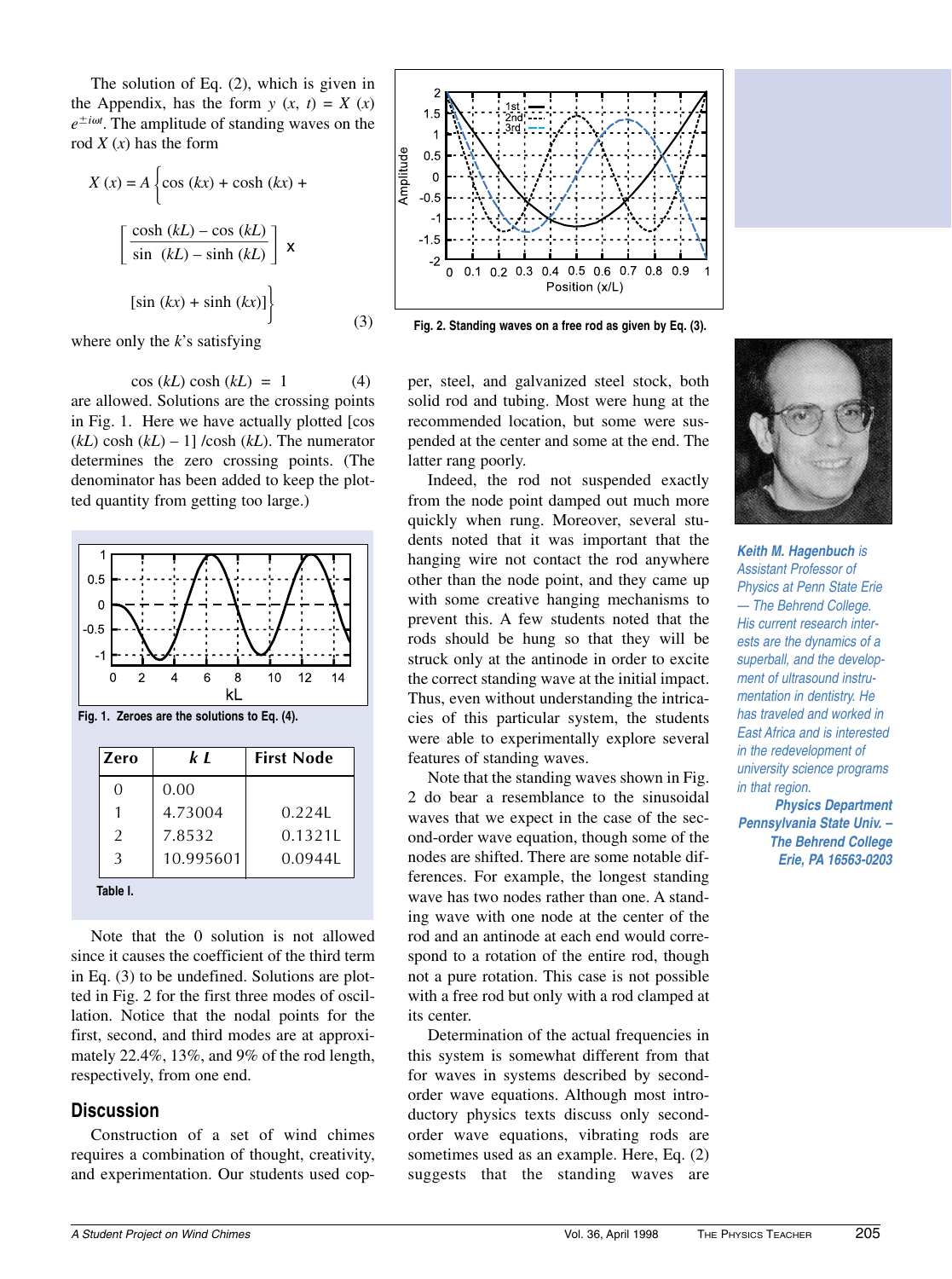described by

$$
\omega = k^2 \sqrt{\frac{EI}{A\rho}} \tag{5}
$$

or 
$$
f_m = \frac{k_m^2}{2\pi} \sqrt{\frac{EI}{A\rho}} = \frac{(k L)_m^2}{2\pi L^2} \sqrt{\frac{EI}{A\rho}}
$$
 (6)

where  $(k L)$ <sub>m</sub> is one of the zero crossing points from Table I. For hollow tubing,  $I/A = (r_1^2 + r_2^2)/4$ , where  $r_1$  and  $r_2$  are the inner and outer radii, respectively. Thus, the frequency is proportional to the inverse square of the length of the rod. We have been able to test this by using a computer with a microphone to examine the power spectra, such as Fig. 3, of rods of different lengths suspended at the 22.4% point. These test rods were constructed of galvanized steel electrical conduit (OD 23.4 mm, ID 21.0 mm,  $E = 200 \times 10^9$ Pa, and  $\rho = 7800 \text{ kg/m}^3$ ). The resulting fundamentals are given in the following table where *f*<sub>predicted</sub> is the theoretically predicted frequency, and *f* actual is the experimentally measured frequency.

| Length $(cm)$ | $f_{\text{predicted}}(Hz)$ | $f_{\text{actual}}$ (Hz) |
|---------------|----------------------------|--------------------------|
| 22.0          | 2930                       | 2775                     |
| 24.1          | 2440                       | 2340                     |
| 25.8          | 2130                       | 2040                     |
| 28.0          | 1810                       | 1730                     |
| 29.3          | 1650                       | 1580                     |
| 32.9          | 1310                       | 1280                     |
| 35.9          | 1100                       | 1080                     |
| 38.0          | 983                        | 975                      |
| 42.0          | 805                        | 804                      |
| 59.9          | 396                        | 390                      |
|               |                            |                          |

The spectrum changes dramatically when the rod is not hung at a node. Figure 4 demonstrates the increased noise present when a rod is supported at the end rather than at a node.

### **Conclusion**

Wind-chime construction can be an excellent student project to explore standing waves. Metal rods and tubes sound grand and ring well when hung exactly at the nodes, whereas anything else leads to damping and excitation of other modes, each of which is unpleasant to the human ear. It is also possible to hear other modes being excited when a properly hung rod is not struck at an antinode (as in Fig. 3).

To correctly calculate frequencies, it is necessary to recognize that this system is not described by a secondorder wave equation. This becomes another example of how physics is done: study the simple case first, and then add on levels of complexity. The math here is accessible to students who have completed an undergraduate differential-equation course.



**Fig. 3. Power spectra of two tubes hung at the 22.4% node point. For the 59.9-cm tube, the three peaks correspond to the first (396 Hz), second (1091 Hz), and third (2139 Hz) harmonics.**



**Fig. 4. (a) Power spectra of a 38.0-cm tube hung at the 22.4% node point. (b) Power spectra of a 38.0-cm tube hung at the end. Note the increased background noise level when the rod is not hung at a node point even though the fundamental is still present.** 

The educational merit of this project is great, but there may be an even better reason for trying this project. It is extremely satisfying to design and build a wind chime that is equal or better in sound quality to the most expensive commercial wind chimes. The students' results sound great!

#### **Acknowledgments**

First, we would like to acknowledge the creativity of the students of Phys 203 who participated in this project during Spring 1997: M. Twaroski, T. Malley, D. Slipko, N. Moravek, B. Foster, B. Gaskey, K. Proper, P. Malinowski, M. Vargeson, W. Geodicke, D. Myer, A. Kopp, K. Wellejus, and J. Matta. We also acknowledge helpful discussions with Jonathan Hall.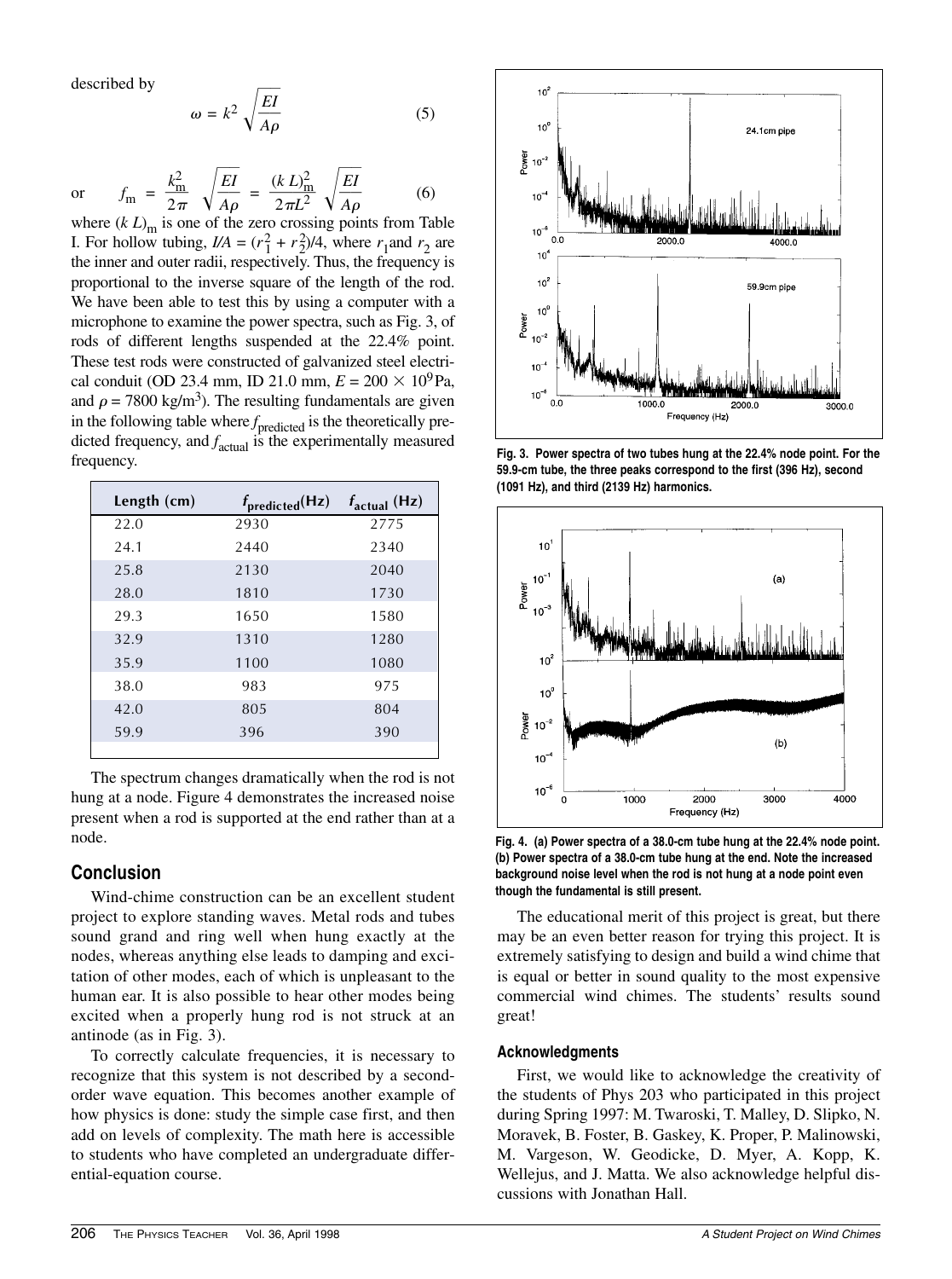# **Appendix: The Rest of the Story...**

While we often have to deal with incomplete information, physicists prefer to know as much as possible about every problem. In this case, we can motivate the form of the fourth-order wave equation.

$$
A\rho \frac{\partial^2 y}{\partial t^2} + EI \frac{\partial^4 y}{\partial x^4} = 0 \tag{7}
$$

where *A* is the cross-sectional area of the rod, *E* is Young's modulus for the material,  $\rho$  is the density of the material, and *I* is the moment of the area; *y* is the displacement of the center of the rod from equilibrium and  $x$  is the distance along the rod.

In deriving the wave equation for a string, Eq. (1), we begin with a segment under tensile stress. To produce a restoring force, the segment must have a slope that is different at one end than at the other.<sup>6</sup> The restoring force is thus proportional to the curvature of the segment. So, once the system is under tension, the second derivative with respect to length is required to produce a restoring force.

The situation is different for a free rod. There is no tensile stress unless the rod is curved. (A free rod that is rotated as a rigid body experiences no restoring force.) For the rod, curvature produces stress and two derivatives beyond this are needed to produce a restoring force, as was the case with string. The cases of string and rod are both shown in Fig. 5. Young's modulus, *E*, is defined as stress per strain and has units of force per unit area. Here strain is proportional to the curvature,  $\partial^2 y / \partial x^2$ , at a point along the rod. So,  $EA\partial^2 y/\partial x^2$  is proportional to stress times cross-sectional area or force. Using the moment of area, defined as  $I = \int h^2 dA$ , where the integral is over the entire cross section, allows elements farther from the neutral line to have a greater contribution. Therefore, *EI*  $\partial^2 y / \partial x^2$  is proportional to force and is properly weighted for contributions of area elements farther from the "neutral" line at a point *x*. For a cross section of the rod *A*d*x*, the net force is the difference between the forces at  $x$  and  $x + dx$ . By analogy with the string problem, this is the second derivative. Therefore,  $- EI \partial^4 y / \partial x^4$  is the net force per unit length on the rod cross section located at *x*. Then, applying Newton's second law to a piece of the rod yields

$$
\Sigma F/L = -EI \frac{\partial^4 y}{\partial x^4} = \frac{ma}{L} = A\rho \frac{\partial^2 y}{\partial t^2}
$$
 (8)

which is Eq. (2). In any physics calculation, it is always a good idea to check the dimensions. Here, both *EI*  $\partial^4 y / \partial x^4$ and  $A\rho \frac{\partial^2 y}{\partial t^2}$  have units of N/m or force per unit length.

Equations that vary in space and time are typically solved by the method of separation of variables. We assume a solution of the form  $y(x,t) = X(x)e^{\pm i\omega t}$ . Substituting this into Eq. (2) results in a time-independent equation for the amplitude of oscillation of points along the length of the rod.



**Student-constructed wind chimes.**

$$
\frac{\mathrm{d}^4 X}{\mathrm{d}x^4} - \omega^2 \frac{A\rho}{EI} X = 0 \tag{9}
$$

Once we have this equation, we can solve it using the time-honored physics tradition of guessing a solution and applying boundary conditions. It is quite easy to pick unique functions that produce the same function when differentiated four times: cos ( ), sin ( ), cosh ( ), and sinh ( ). [Note that exp ( ) also works, but it is already a combina-

#### *Advertisement*